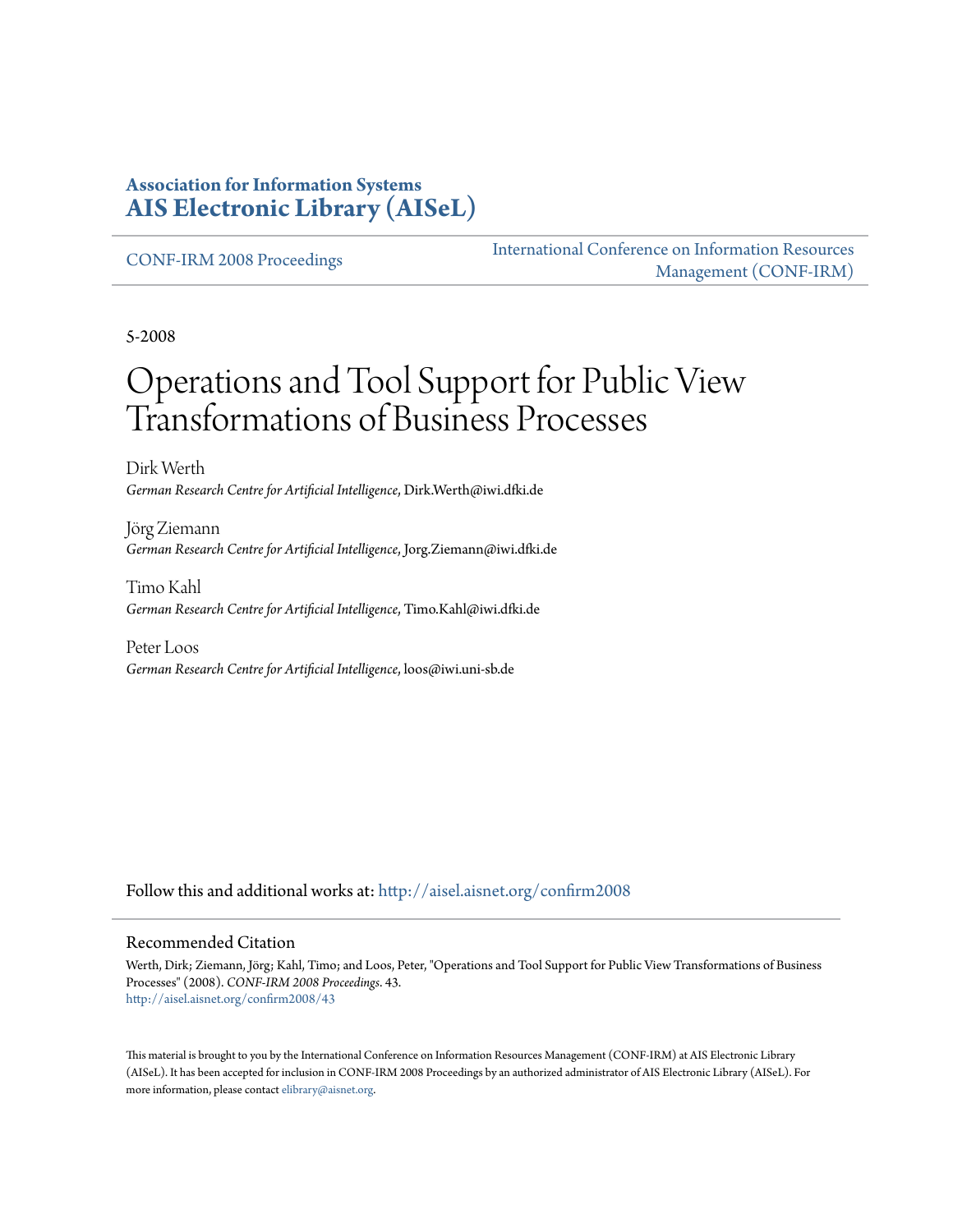# **63F. Operations and Tool Support for Public View Transformations of Business Processes**

Dirk Werth Institute for Information Systems at German Research Centre for Artificial Intelligence Dirk.Werth@iwi.dfki.de

Timo Kahl Institute for Information Systems at German Research Centre for Artificial Intelligence Timo.Kahl@iwi.dfki.de

Jörg Ziemann Institute for Information Systems at German Research Centre for Artificial Intelligence Jörg.Ziemann@iwi.dfki.de

Peter Loos Institute for Information Systems at German Research Centre for Artificial Intelligence Peter.Loos@iwi.dfki.de

#### *Abstract*

This paper shows operations on models to derive Collaborative Business Processes models on a conceptual level that satisfy the requirements of information hiding and furthermore to use these reduced models for a configuration of executing information systems.

# **1 INTRODUCTION**

The concept of business processes is established in enterprises since several decades. It is used to plan and control the activities of an enterprise in a holistic and integrated way. Business process management is nowadays a core management task. To support and enhance this task, business process models are created, designed and adapted. Often, business process models offer a large range of possibilities to better handle real business processes. Above others, this comprises the creation of operational transparency through the different activities of a business process and the possibility to use them to configure standard software.

However, current enterprises trend to reduce their own value generation in favour of transferring non-core activities to partner enterprises. Thus, independent organizational units or entire organizations build temporary or permanent collaborations, which pool resources, capabilities, and information to achieve a common objective (Sydow 1993). New business models are emerging and existing ways of working are redesigned forming long running processes between various (external) partners – so called Collaborative Business Processes (CBPs, cp. (Werth 2007)).

In analogy to the conventional business process, these CBPs can be used in collaborative scenarios to foster efficiency and effectiveness. Therefore, it is necessary to design, manage and optimize CBPs on a global level. Referring to the experiences within a single enterprise, these tasks can be adequately supported by models, in this case collaborative business process models. However, whereas in single enterprises, it is the intention of business process models to fully disclose all details and relationships of all activities within the scope of a particular business process, there is no interest for enterprises within collaborative scenarios to reveal all details how there are working internally to their partners. On the other hand, in order to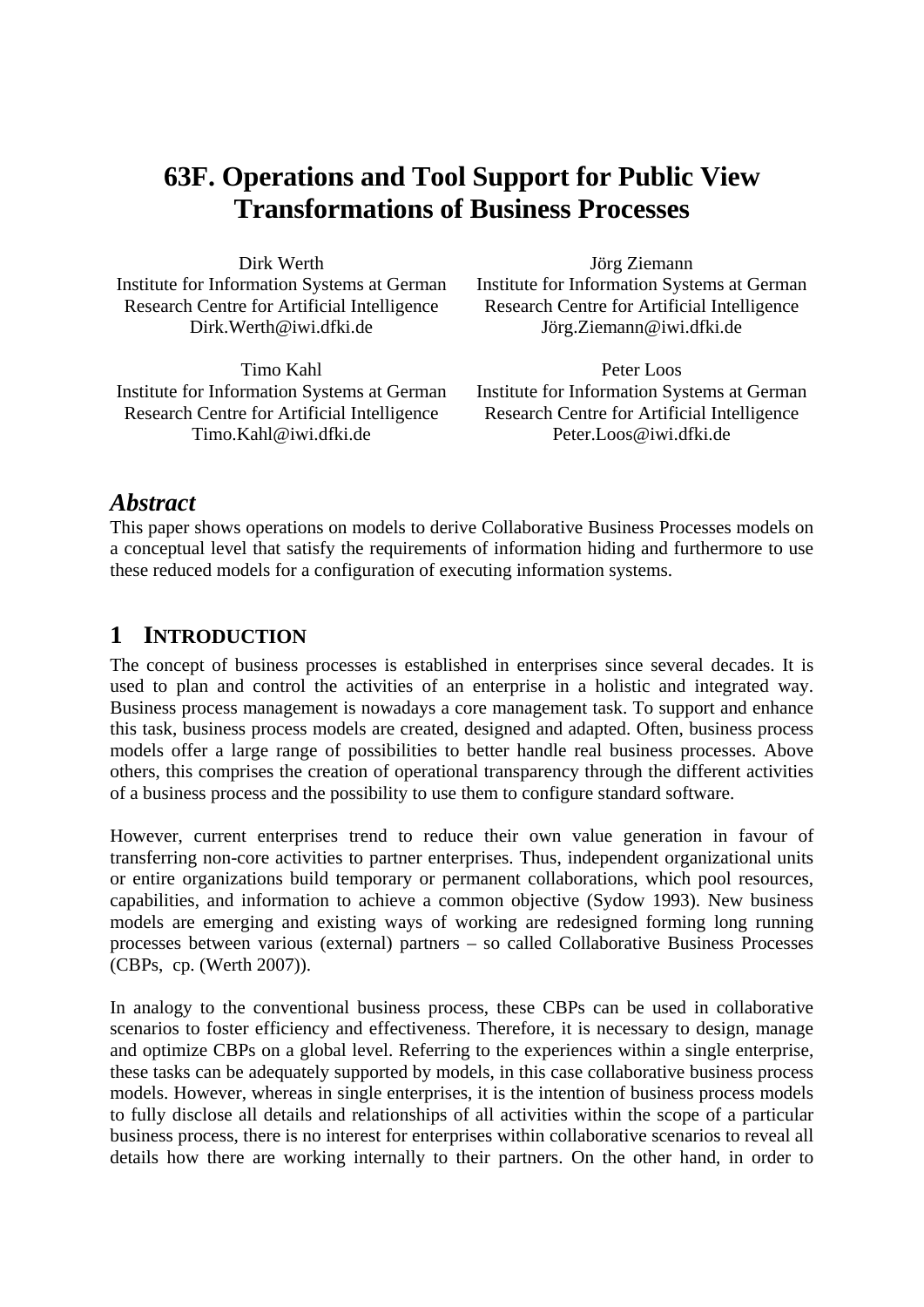support an operational process execution with ICT systems, CBP models can be used to configure the interacting systems.

In summary, there is a discrepancy spanning between the information hiding demand to secure an enterprise and the information need to improve the ICT interaction of an enterprise. This paper shows operations on models to derive CBP models on a conceptual level that satisfy the requirements of information hiding and furthermore to use these reduced models for a configuration of executing information systems.

# **2 BUSINESS PROCESS MODELS IN COLLABORATIVE ENVIRONMENTS**

Originally (Hammer and Champy 1993) defined the business process as a collection of functions that transform inputs into an output for the benefit of the customer. (Scheer 1999) defines the business process as "a coherent sequencing of business tasks in order to provide an output. The result of the business process is an output that is requested or ordered from an internal or external customer." The main characteristic is that a business process comprises a set of correlated business activities and that they all contribute to a common goal, namely the output generation. Different modelling languages have been defined for business process modelling, prominent examples include BPMN or EPCs. They are languages that are designed for modelling intra-enterprise business processes and produce a high degree of transparency of the modelled business process.

In collaborative scenarios, this is not the primary intention. Moreover in practice, the following requirements for modelling and implementing collaborative business processes were observed (cp. (Lippe at al. 2005):

- It is necessary to provide a level of abstraction on which the partners first agree on the business goals of their collaboration. To implement the collaboration with ICT systems the involvement of technical staff is necessary.
- The internal business processes of each partner have to be linked into a CBP without revealing confidential or private information. Depending on the level of trust between the collaborating partners, a scaleable exposition of internal processes should be possible.
- Simplified process adoption has to be achieved. E.g. a company interacting with other different companies should not require different private processes for each collaboration.
- The user should be supported in automation of CBPs.

In the last years, extensions to modelling languages were made in order to enable them for collaborative scenarios (cp. (Klein et al. 2004); (Greiner et al. 2006)). In order to better separate the information density of different areas of concern, three different concepts are defined: Private, View and Collaborative Business Processes. Private business processes (PBP) refer to a specific enterprise and describe in detail the business processes of this organization. In fact, they comply to the "classical" intra-enterprise business process. The hiding of information is achieved by the introduction of Process Views. They act as an additional filter and an abstracting layer between the PBPs and the CBP model (as proposed in (Schulz 2002) and (Schulz and Orlowska 2004)). Process views provide a process-oriented interface toward business partners and are only known to their owning organization, not exposed to the outside world. They are an abstraction of the private processes, containing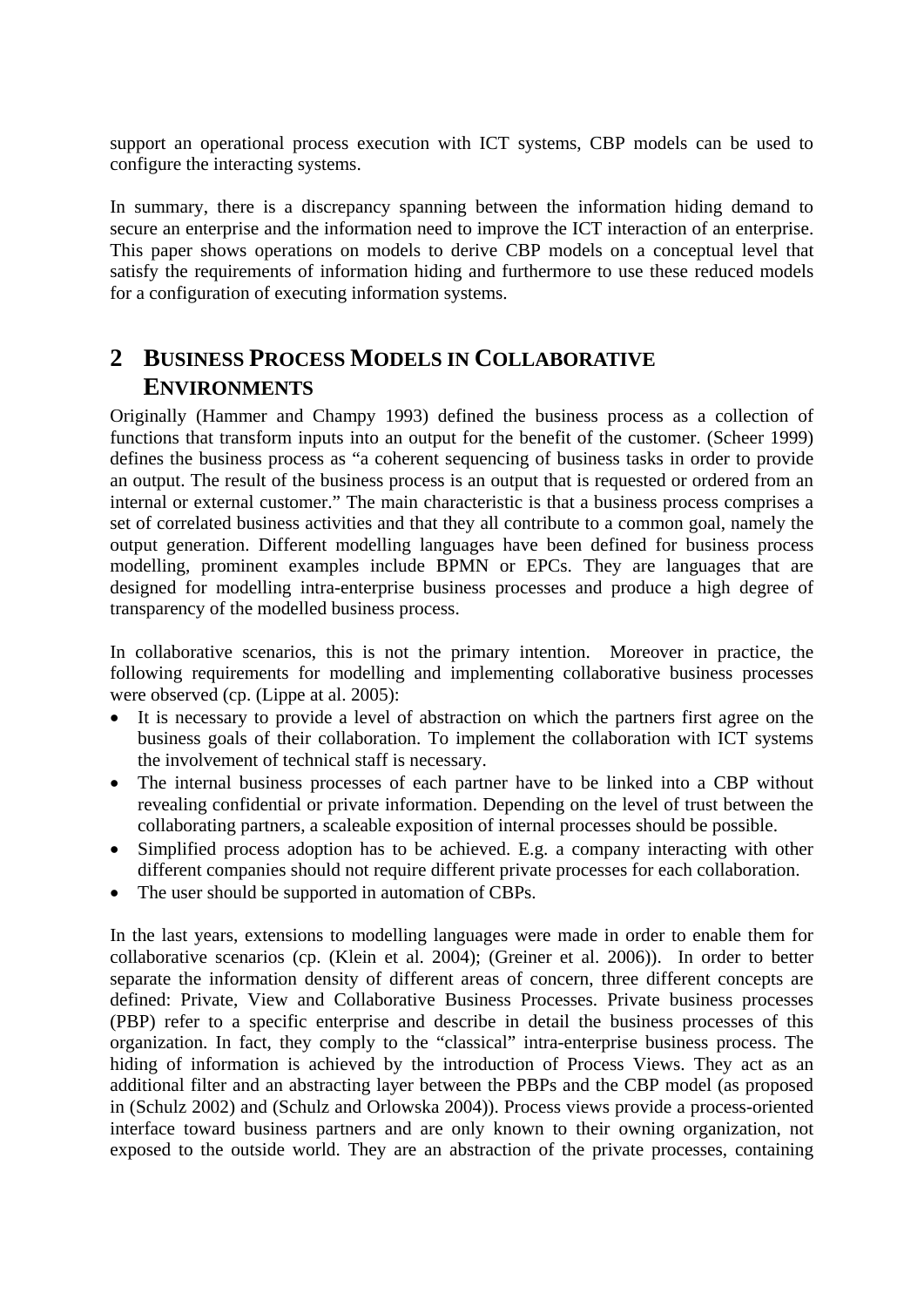information that needs to be published for the purpose of an interaction. This leads to the following definition:

*A View Business Process (VBP) abstracts information from one or more PBPs and thus enables companies to hide critical information from unauthorized partners. It is an interface to the outside world which extracts only that kind of information which is necessary for interaction with one or more potential partners. Thus a VBP can be seen as general interaction description of one or more PBPs from the perspective of one partner.* 



**Figure 1**: Modelling Private Business Processes and View Business Processes with Event-driven Process Chains

Figure 1 illustrates how to model VBPs with EPCs. On the left side of the figure, the RFQhandling process of a manufacturing company is shown. This process contains two sensitive sub-processes: the checking of the solvency of the retailer and the calculation of a price discount. If the retailer orders more than 10 products a month, a 10% discount is given, in all other cases the retailer gets no discount. This process has to be distributed to several retailers in order to show them the sequence of the order processing so that they can inform their staff and configure their workflow engines. The manufacturer wants to hide his discount system from certain customers; the solvency check should be always hidden. Thus he creates two different views of the same internal process for two classes of retailers by subsuming the area labelled as "abstraction area 1" and "abstraction area 2" into process modules. In the following we will describe in more detail what it means to abstract internal information with views.

While a VBP describes allowed interactions from the perspective of one partner, a CBP describes these interactions from a neutral, supervising perspective, capturing all allowed interactions between all partners. One VBP can contain interactions with different partners. Note that sometimes a VBP suffices to describe all allowed interactions of various collaborating enterprises: if all interactions of the CPB happen only between the partners and the enterprise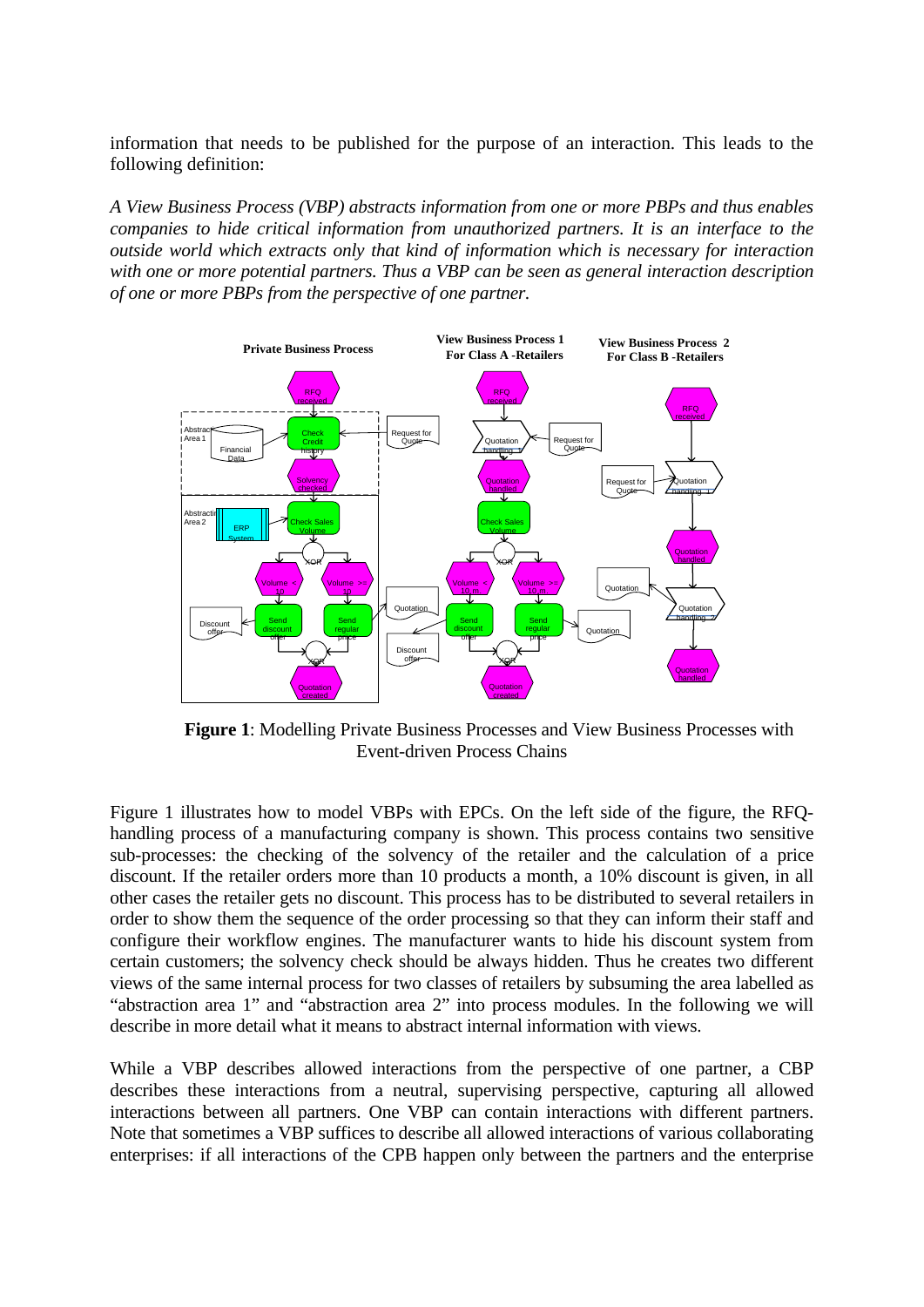that provides the VBP. While more technical definitions of view processes reduce them to descriptions of digital message exchanges (cp. (Bussler 2002)), on the conceptual level also partner interactions regarding money ("Payment received") or material (e.g. "Deliver Container") can be described in a view process. Figure 2 shows the relation of PBP, VBP and CBP in a three-enterprise-scenario.



**Figure 2:** Relationship between PBP, VBP and CBP

# **3 VBP CREATION OPERATIONS**

The main rationale behind VBPs is the protection of knowledge included in the process models. This protection of process knowledge can be performed by hiding specific information (Kramler and Retschitzegger 2002). Consequently, certain information is completely removed or replaced by non-critical substitutes. However, this "alienation" of the business process should not change the process-logical basic relations. Essentially there are two kinds of information to be alienated: processural and functional information. Consequently, the

• **Processural Alienation** describes circumstances in which the Process Owner wants to limit information about the structure of parts of its process. The structure in this respect means the time and fact-logical relationships between process functions. On the one hand this can be achieved by the shortening of processing parts. Thereby functions and function relations are removed before externalizing the process model. The model extent is reduced, without any modification of the granularity of the description. On the other hand it can be alienated by shrinking. In this case a part of the real process is reduced to a single function. Such an alienated process model summarizes sub-processes in a single function.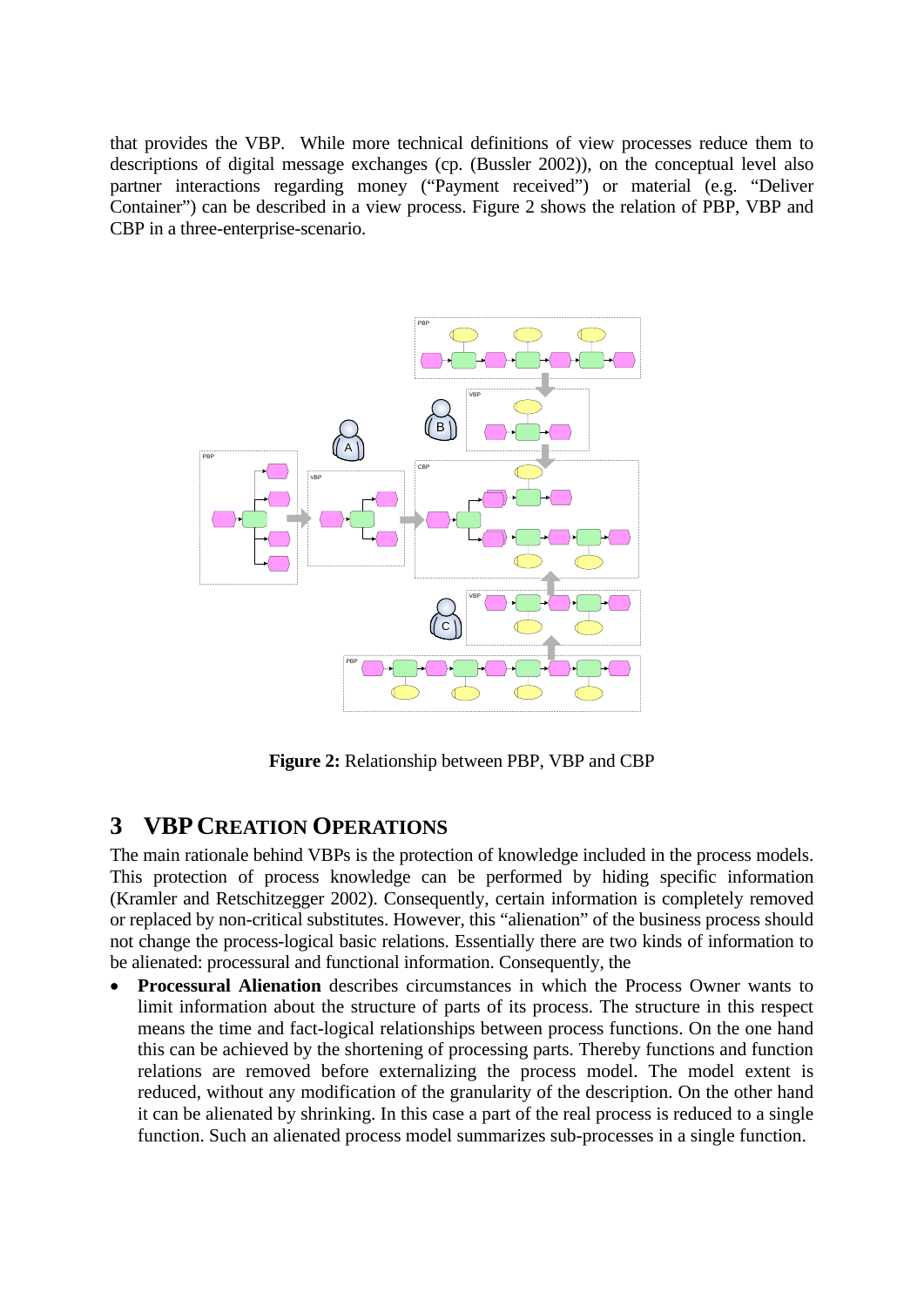- **Functional alienation** is the non-disclosure of the exact operational activities, which are operated in the context of the process execution. The presence of a specific task is not concealed; however specific details of the activity are masked. The process structure remains unchanged. In literature there exits multiple approaches to such alienation operations on process models (e.g. (Schulz 2002); (Angelov et al. 2003)). They talk about abstractions of private business processes (Schulz and Orlowska 2004) or about abstract processes (Andrews et al. 2003). Other sources usually speak of a generalization on business processes or of public process interfaces as aggregated functional modules. However there is no systematic differentiation of the kind of alienation or its effect. In model theory, we can differentiate three operations (Werth 2006):
- **Generalization:** A generalization serves to summarize homogeneous objects. Accordingly the generalization is based on the comparison and requires the intercommunity (Rothschuh 1959). Generally the generalization is based on summarizing the same attributes and neglecting attributes with different specifities. Thus the generalization reduces the attribute quantity. As in process models the substantial attributes are the functions and their relations, a generalization on processing concepts conduct to a decrease of the function and number of relations by maintaining the special logical requirements of integration. A generalization thus makes the degree of details of a process model smaller. Thus, generalization is able to achieve processural alienation.
- **Aggregation:** The aggregation describes the pooling of attributes in order to create new attributes. In doing so, the order of these attributes changes, because the whole number of occurrences of attributes is mapped to a single attribute. Thus, an aggregating object includes classes of other objects. Inversely an aggregated object is comprised in another as an occurrence of an attribute. In respect to process models, a complete process model can be considered as an attribute of the aggregating model. To follow this understanding, only functions are appropriate model elements. Therefore the aggregation can be regarded as maximum summary of a process models, as it reduces a whole model into a single function. Consequently, aggregation serves to processurally alienate process models.
- Abstraction: Abstraction is often used in literature for view concepts. Thereby the abstraction is omitting of characteristics. But this contradicts to the common understanding of abstraction in model theory. E.g. (Klaus 1963) argues that with abstraction individual attributes are not ignored, but rather these are made variable. Thus, the abstraction is not shortening a model. This means that an abstracted model includes all attributes of its original model. (Stachowiak 1973) speaks of a parameterization of attributes. An abstract model is a mental construct without real equivalent. Therefore, it cannot be instantiated. Contrary an abstract process model results from the abstraction of some characteristics, i.e. from variabilisation of some elements of the process model. This mainly concerns the functions, which are suitable for abstraction. An abstract process model describes the possibility for process models by making several attribute values possible for some model elements. The effect is that it closures details of process functions by allowing them to take different designs. Therefore, abstraction is suitable to create functionally alienated process models.

In summary, view concepts serves for information hiding of process information. Hiding means the alienation of process models by removal or adaptation. Generalization, aggregation and abstraction are suitable operations to execute such alienation. Hereby it permits to modeller to form views on a processing part for third parties.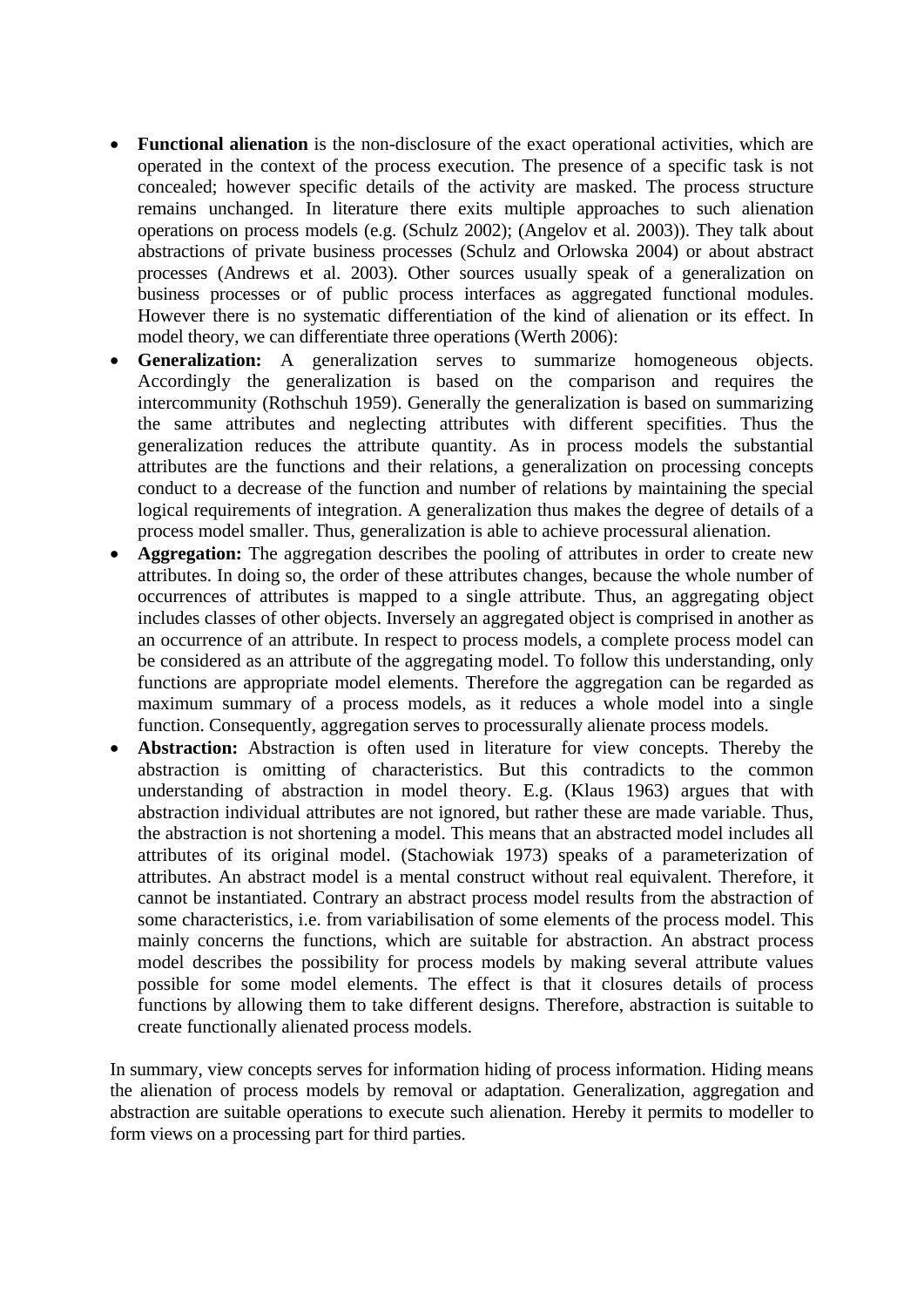# **4 VIEW USAGE OPERATIONS**

While the modelling of CBPs on the business level is a comparably new field for science, CBPs have been implemented with Electronic Data Interchange (EDI) over Value Added Networks (VANs) for more than two decades (cp. (Unitt and Jones 1999)), along with standards for defining interchange and message structures like UN/EDIFACT (ISO 9735). This kind of interchange description is also called protocol, or (e-) business protocol. (Leymann and Roller 2004) state that "a business protocol specifies the potential sequencing of messages exchanged by on particular partner with its other partners to achieve a business goal. I.e. a business protocol defines the ordering in which a particular partner sends messages to and expects messages from its partners based on actual business context". (Alonso et al. 2004) use the term conversation protocol for a similar definition, describing a "conversation as sequences of operations (i.e., message exchanges) that could occur between a client and a service as part of the invocation of a Web service". In this context, coordination protocol is defined as a specification of a set containing all correct and acknowledged conversations. The term business protocol is closely related to the concept of choreography, defined by (Austin et al. 2004) as follows: "A choreography description is a multi-party contract that describes from a global view point the external observable behaviour across multiple clients (which are generally Web Services but not exclusively so) in which external observable behaviour is defined as the presence or absence of messages that are exchanged between a Web Service and it's clients".

Various standards exist to describe protocols, including the Business Process Specification Schema (BPSS) of ebXML (Clark 2001), the Partner Interface Processes (PIPs) of RosettaNet (http://rosettanet.org), the Business Process Execution Language for Web Services (BPEL4WS or WS-BPEL, (Andrews et al. 2003)) and the Web Service Choreography Description Language (WS-CDL, (Kavantaz et al. 2004)). There are different methods of how to specify such protocols; one is represented by the creation of an abstract business process, also called a process skeleton, process stub or public process. An abstract business process abstracts from the description of an executable process by describing just those parts, that a business counterpart could make use of while undertaking interaction. Since they describe interactions from the viewpoint of just one partner, they can only describe the interactions between this partner and one or more of its partners but not the interactions between his partners where this partner is not directly involved. Protocols describing not only such "1:n" relationships but also "n:n" relationships can be specified by means of so-called global models. While abstract business processes are describing a conversation protocol from the perspective of one participant, global models do this from a global point of view, capturing interactions between all participants of the collaboration in one model. Nonetheless, all abstract processes participating in a collaboration plugged together also display the information contained in the global model of this collaboration. In comparison to abstract processes, global models allow for better use of model checking techniques (cp. (Fu et al. 2003)). Apart from providing better information hiding, abstract processes allow for a de-centralized (peer-to-peer) execution without intervention of a centralized party.

In order to establish collaboration, different model types have to be transformed. Depending on the procedure model to establish the collaboration, certain transformations sequences have to be executed. For example, in a bottom-up procedure model that establishes a CBP based on existing private processes, view processes have to be derived from the private processes. Top-Down approaches, that establish a global model of the CBP first, allow for easier model checking (cp. also (Fu et al. 2003); (Weber et al. 2006)).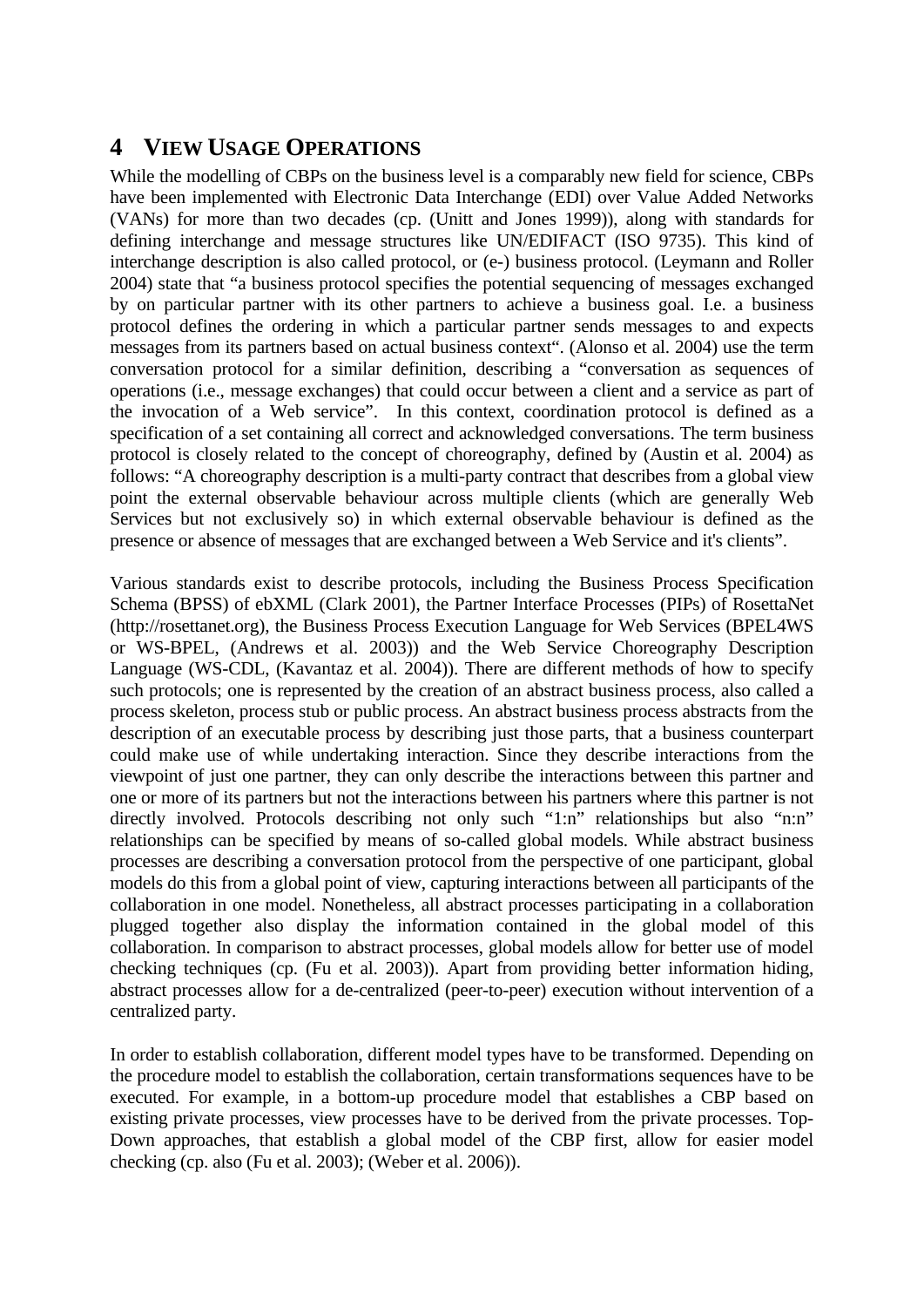

**Figure 3**: Selection of standards for conceptual and technical CBP modelling

Accordingly, figure 3 shows different directions of model transformations. The horizontal arrows correspond to the operations of generalization, aggregation and abstraction, e.g. to transform a private process to a view process or a view process to a CBP etc. Examples for transformation descriptions in the opposite directions include WS-CDL to BPEL abstract process transformation (cp. (Mendling and Hafner 2005)) and from WS-CDL to BPEL private process (cp. (Weber et al. 2006)). The vertical transformation in the downward direction corresponds to process automation approaches where conceptual models are transformed to executable processes. For Re-Engineering purposes, but also for process monitoring, transformation in the upward direction are useful. The concepts of View Process and CBP described above for the aim of modelling collaborative business processes on a conceptual level, can be matched to the more technical, Web Service and protocol related terms of abstract process and global model to enable their execution by IT systems. For example, the interactions between various parties (e.g. CBPs) can be displayed by WS-CDL (Kavantzas 2004), the abstract processes of WS-BPEL (Angelov et al. 2003) display the possible interactions of one service with other services (implementing view processes) and the "executable" processes of WS-BPEL can be matched to Private Process as displayed by common EPCs (cp. (Ziemann and Mendling 2005)). This can be done for all three process types; an automation of EPC View Processes to BPEL abstract processes is provided by (Kahl et al. 2006). Thus, the left hand side of figure 4 shows how the "View Process 1" from figure 3 is realized as a BPEL abstract process, while the right hand side show the complementary abstract process of the retailer web service.

To establish an E-Business conversation, several components are necessary: interfaces published in a network, choreography description and partner roles, a standard vocabulary and an environment of security and trust (cp. (Masud 2003)). Abstract processes described with WS-BPEL provide WSDL Interfaces that define the "static interface" of a private process, e.g. available operations including input/output parameters. They also describe the "dynamic interface", describing the sequence of messages the private process accepts and sends as well as a role concept. Thus BPEL can be used as complementary to established E-Business protocol standards like RosettaNet. It contains all components listed above, but its process interfaces are only described with UML activity diagrams, text tables and XML documents. Accordingly, (Masud 2003) and (Khalaf 2005) propose to use PIPs, representing proven, well established reference models for cross-organisational processes, as a base for similar BPEL processes.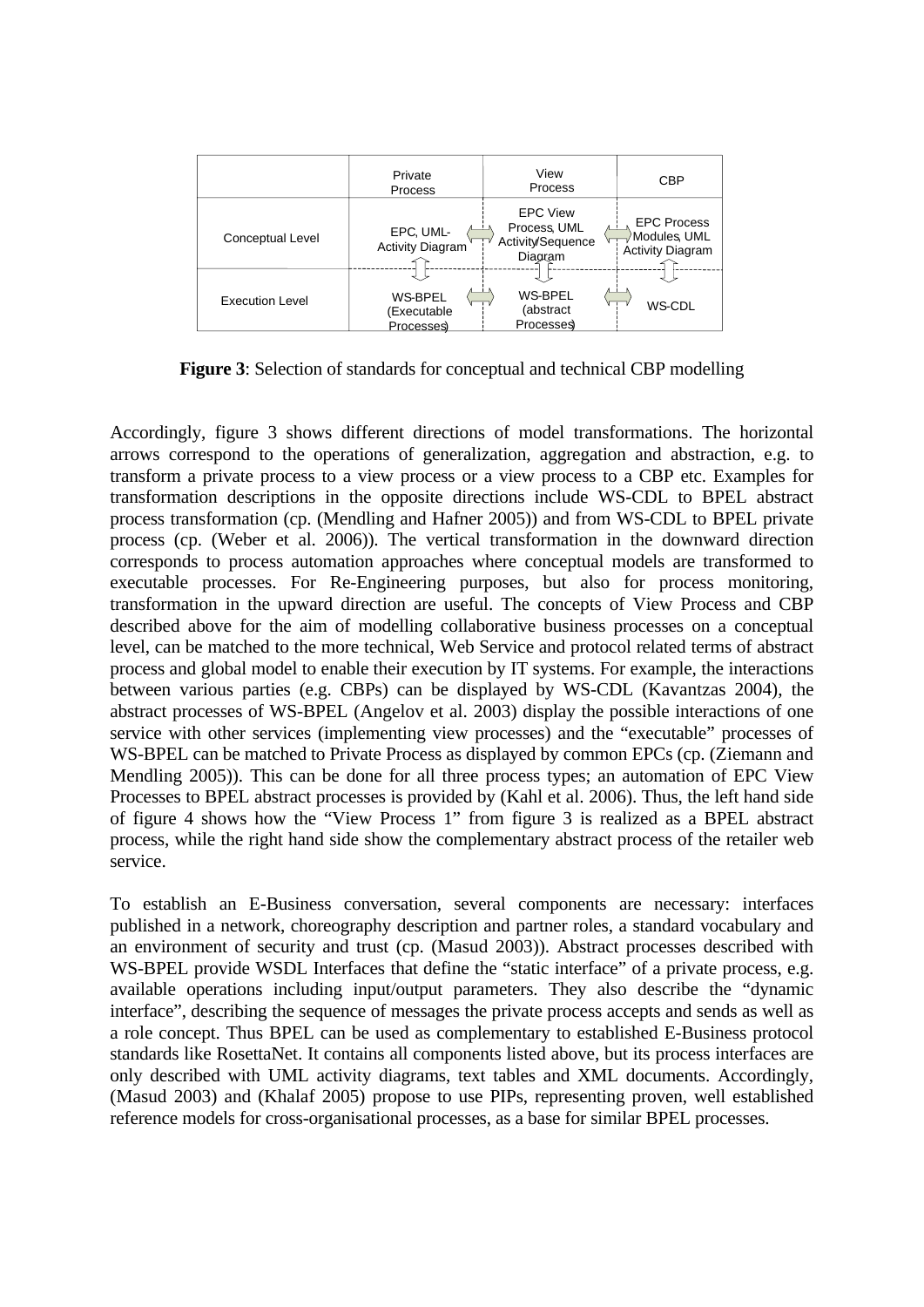

**Figure 4:** WS-BPEL abstract processes from Manufacturer and Retailer derived from View processes

# *5 Prototype*

To master the complexity of developing, adapting and synchronizing the great number of model types involved in PBPs, VBPs and CBPs, tool support is essential. In the following the concept and the implementation of a tool (called "View Process Demonstrator", VPD) for developing and connecting such model types is presented. This tool supports the manual annotation of private and view business processes and corresponding concepts for automatic derivation of view business processes from private business processes. As a first step, the tool concentrates on the relationship between private and view business processes. As stated above, view concepts serve for information hiding of process information, in the sense of alienation of process models by removal or adaptation.



**Figure 5:** Class Diagram for storing different model types, elements and their relationships in the VPD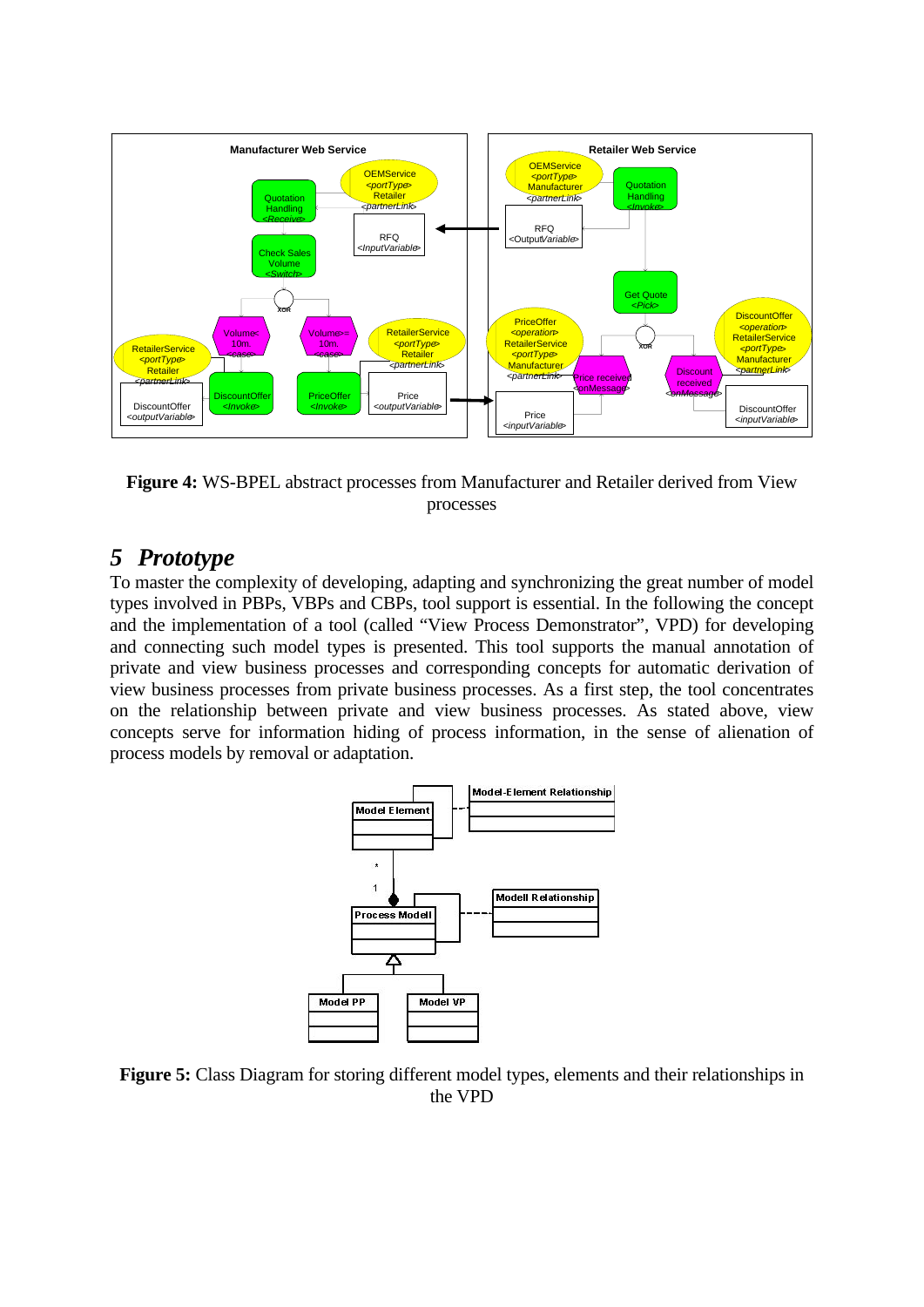The VPD tool supports Inside-Out creation of CBPs which can be divided in four steps: Creation of the PBP model, annotation of PBP model for use in CBP, derivation of VBP and synchronization between PBP and VBP using the operations described above. Although the tool offers basic modeling functionalities, these are aimed for annotation rather than creating new models. Instead, existing private processes in form of EPML (Mendling and Nüttgens 2006) can be imported and exported. EPML is used mostly in the scientific community but can be transformed into the more expressive ARIS Markup Language used by the ARIS Toolset. Figure 5 illustrates how models are stored in the VPD. Process models display either private or view business processes and are made of various elements including functions, connectors and events. These process models can be related to each other, e.g. by the "is view process of" relationship. Since relationships like "is abstraction of" (resulting from the application of the abstraction operation) have to be displayed also between individual model elements, a class "Model-Element Relationship" was implemented. The objective of this design was to allow for describing and synchronizing relationships on the process model level (e.g. the VBP models "Retailer" and VBP "Supplier" have the relationship "is view process of" the PBP model "Production") as well as on the process element level (e.g. describing that the function "Send price offer" contained in the VBP models "Manufacturer" has the relationship "is aggregation of" the elements "Ask marketing for price proposal", "Consolidate price with purchasing department" and "Communicate offer" contained in the PBP model "Production").

Process model elements currently supported are functions, events, XML-documents, Web Service representations, connectors and directed edges (connectors and directed edges represent the control flow of the processes). Next versions of the tool will contain further elements for representing the organizational, data and output view of ARIS. For example organizational units attached to functions, enabling deriving view processes based on organisational dependencies (e.g. "hide all functions controlled by the book keeping unit").



**Figure 6:** Deriving View Processes from Private Processes – Screenshot of the prototype

The three operations explained above, in particular generalization, aggregation and abstraction as well as their inversion (specialization, de-aggregation and initialization) can be used to derive view business processes form private business processes. In figure 6, the function and the event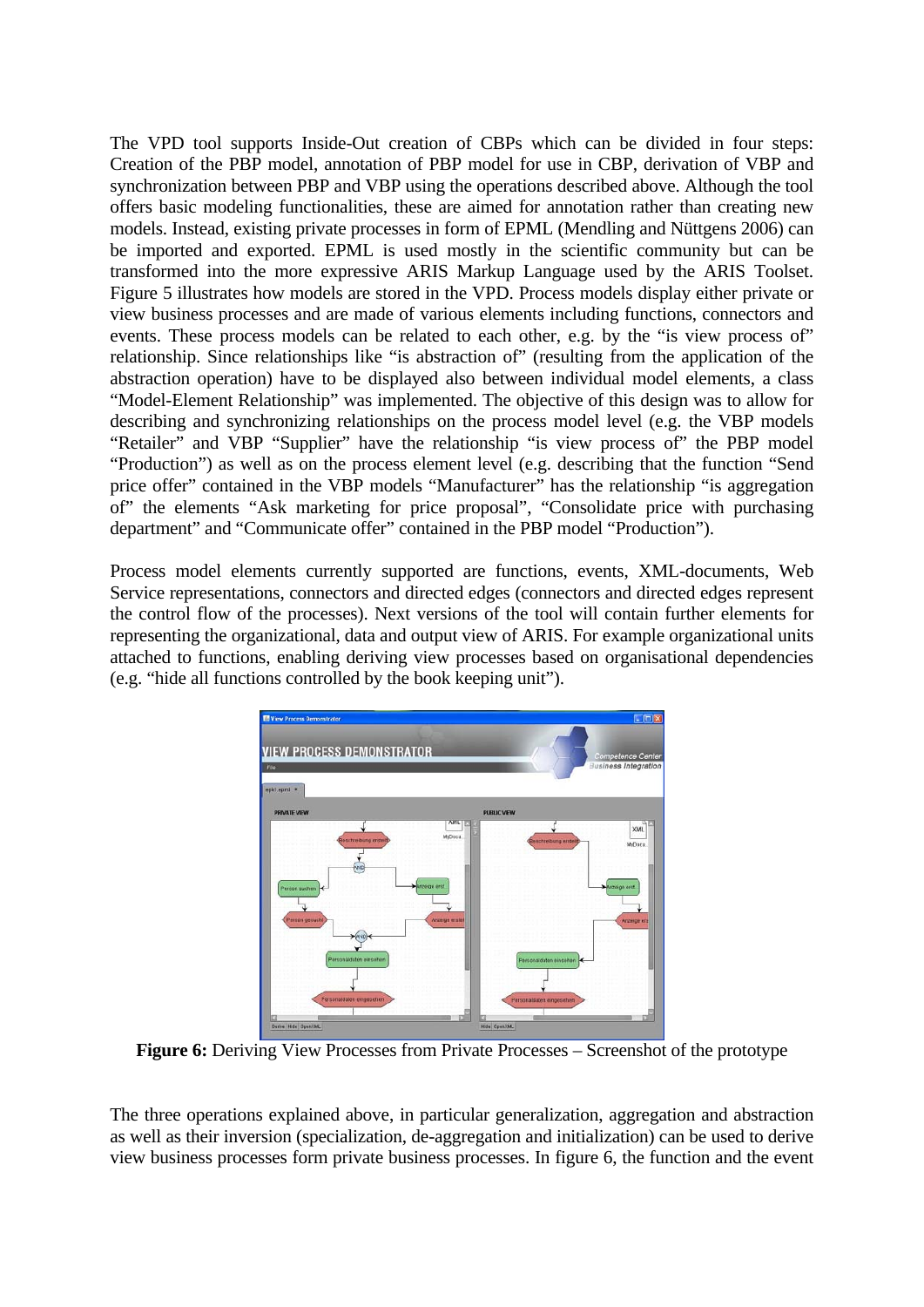on the left hand side of the AND split are annotated as being "abstract". As result, they are not visible in the public view of the business process on the right hand side. Note, that since the AND fork is now redundant, the AND split as well as AND join were automatically hidden. Although the tool is focused on the horizontal transformation of models (e.g. from private to view business process), it also contains the possibility to annotate processes technically and thus can be used as a basis for transformation to BPEL protocols. The implementation of this transformation operations and the possibility to integrate further model types, e.g. global models, is currently ongoing.

# *6 Conclusions*

In this article a method was developed, that provide a generic solution concept, which transfers business recommendations into ICT-solutions in a collaborative environment. It was shown that in a first step CBPs should be defined conceptually under consideration of the requirements which result from a collaborative environment (information hiding, flexible externalisation of one or more PBPs). Thus we introduced a concept that allows the externalization of internal process information by using process views. In order to automate the CBPs defined on a conceptual level, we proposed a transformation to protocols.

The greatest demand for further research can be seen in closing the gap between conceptual and technical models. This requires a formulation of transformation methods especially in a methodologically sound transfer of process models into ICT-configurations. Another aspect that requires further research is the use of supporting tools that ease the task of exchanging process models between different enterprises and to distinguish between private and public knowledge. User-specific views on the business process models will enable new user groups to use BPmodels, as the example of intuitive metaphor based process modelling points out. Moreover ICT can actively support business process management by checking, verifying or even automatically negotiating consistency and interoperability of models.

# *References*

- Alonso, G., Casati, F., Kuno, H., Machiraju, V., Web Services Concepts, Architectures and Applications, Springer, Berlin 2004.
- Andrews, T., Curbera, F., Dholakia, H., Goland, Y., Klein, J., Leymann, F. et al., Business Process Execution Language for Web Service s- Version 1.1. http://dev2dev.bea.com/techtrack/BPEL4WS.jsp [On-line] 2003.
- Angelov, S., Grefen, P., & Ludwig, H., A framework for e-services a three-level approach towards process and data management 2003.
- Austin, D., Barbir, A., Peters, E., Ross-Talbot, S., Web Services Choreography Requirements W3C Working Draft 11 March 2004. Http://www.w3.org/TR/2004/WD-ws-chor-reqs-20040311/ [On-line] 2004.
- Bussler, C., Public Process Inheritance for Business-to-Business Integration. TES 2002, LNCS 2444, pp. 19-28, Springer 2002.
- Clark, J., Casanave, C., Kanaskie, K., Harvey, B., Clark, J., Smith, N., Yunker, J., & Riemer, K. (2001). ebXML Business Process Specification Schema Version 1.01. UN/CEFACT and OASIS 2001.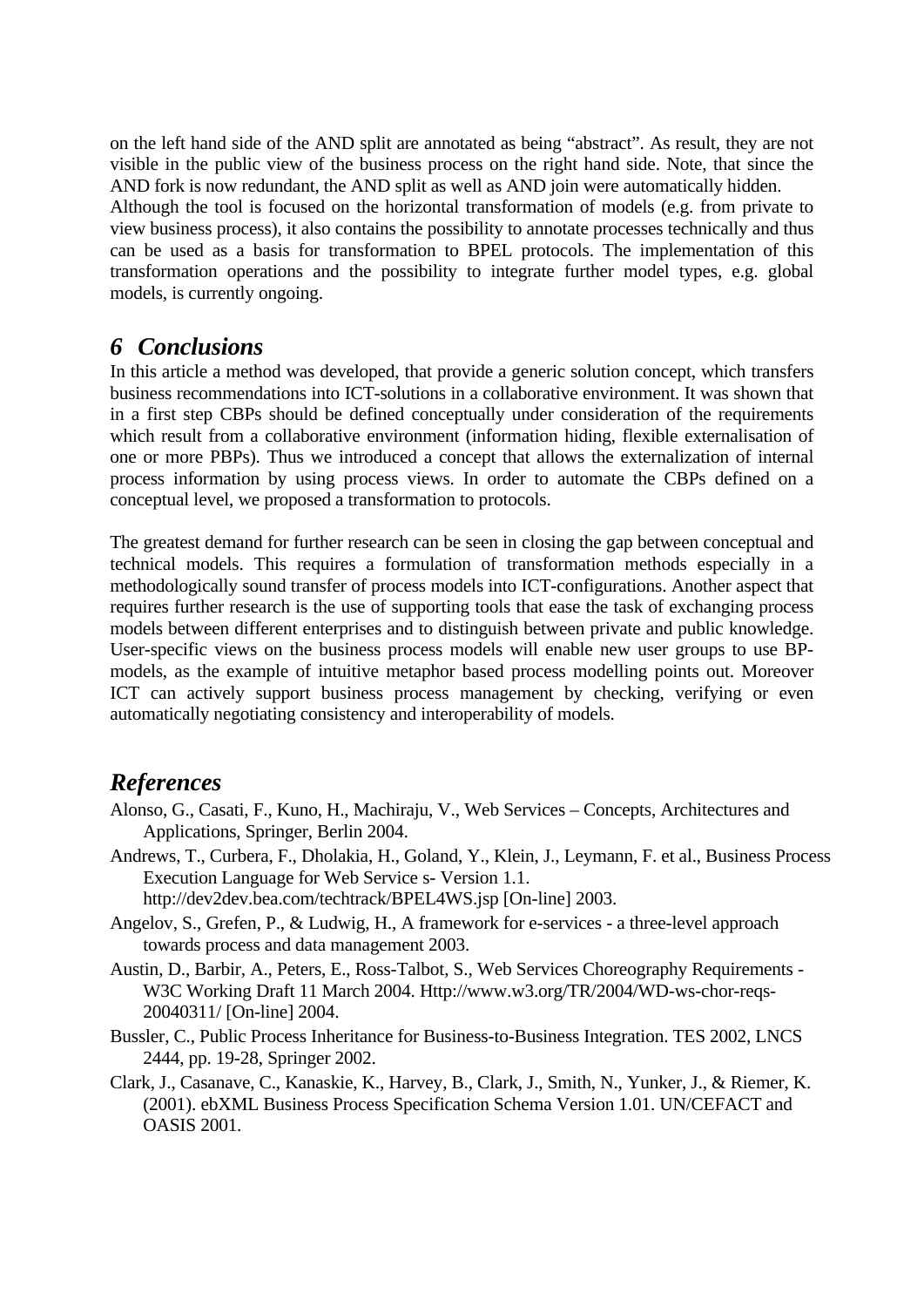- Fu, X., Bultan, T. & Jianwen, S., "A top-down approach to modeling global behaviors of web service", Workshop on Requirements Engineering and Open Systems (REOS), Montery, CA 2003.
- Greiner, U., Lippe, S., Kahl, T., Ziemann, J. & Jaekel, F.-W., "A Multi-level Modeling Framework for Designing and Implementing Cross-Organizational Business Processes", Accepted for CEIS 2006, Workshop "Technologies for Collaborative Business Process Management (TCoB)", Cyprus 2006.
- Hammer, M., Champy, J., Reengineering the corporation a manifesto for business revolution, Harper Business, New York 1993.
- Kahl, T., Ziemann, J., Greiner, U., Lippe, S., "Enterprise Model Driven Creation of Business Protocols", Accepted for eChallenges 2006, Barcelona, Spain 2006.
- Kavantzas, N., Burdett, D., Ritzinger, G., Web Services Choreography Description Language Version 1.0 - W3C Working Draft 27 April 2004. Http://www.w3.org/TR/2004/WD-ws-cdl-10-20040427/ [On-line] 2004.
- Khalaf, R., "From RosettaNet PIPs to BPEL Processes: A Three Level Approach for Business Protocols", 3rd International Conference, Nancy, France 2005.
- Klaus, G., Kybernetik aus philosophischer Sicht, Dietz 1963.
- Klein, R., Kupsch, F. & Scheer, A.-W., "Modellierung inter-organisationaler Prozesse mit Ereignisgesteuerten Prozessketten", In: Scheer, August-Wilhelm (Hrsg.): Veröffentlichungen des Instituts für Wirtschaftsinformatik, Nr. 178, Saarbrücken, Universität des Saarlandes. – URL http://www.iwi.uni-sb.de/Download/iwihefte/iwiheft\_178.pdf [On-line] 2004.
- Kramler, G. & Retschitzegger, W., Specification of Interorganizational Workflows A Comparison of Approaches University of Linz 2002.
- Leymann, F. & Roller, D., "Modeling Business Processes with BPEL4WS", Nüttgens, M., Mendling, J., XML4BPM 2004 - XML Interchange Formats for Business Process Management. 1st Workshop of German Informatics Society e.V. (GI) in conjunction with the 7th GI Conference "Modellierung 2004": 7-24, Http://wi.wuwien.ac.at/~mendling/XML4BPM/xml4bpm-2004-proceedings-bpel4ws.pdf [On-line] 2004.
- Lippe, S., Greiner, U. & Barros, A., "A Survey on State-of-the-Art to Facililitate Modelling of Cross-Organisational Business Processes" ,Proc. of XML4BPM, Karlsruhe 2005.
- Masud, S., "Use RosettaNet-based Web Services", Part 1: BPEL4WS and RosettaNet. http://www-128.ibm.com/developerworks/webservices/library/ws-rose1/ [On-line] 2003.
- Mendling, J., Hafner, M., "From Inter-Organizational Workflows to Process Execution: Generating BPEL from WS-CDL", R. Meersman, Z. Tari, P. Herrero et al.(eds.): Proceedings of OTM 2005 Workshops. Lecture Notes in Computer Science 3762, Agia Napa, Cyprus: 506-515. Presented at the Workshop "Modeling Inter-Organizational Systems" (MIOS) held in conjunction with the federated conferences On The Move to Meaningful Internet Systems and Ubiquitous Computing 2005.
- Mendling, J., and Nüttgens, M., "EPC Markup Language (EPML) -An XML-Based Interchange Format for Event-Driven Process Chains (EPC)", International Journal "Information Systems and e-Business Management (ISeB)" 2006.
- Rothschuh, K. E., Theorie des Organismus: Urban & Schwarzenberg 1959.
- Scheer, A. W., ARIS Business Process Modeling, 2nd. ed. Berlin 1999.
- Schulz, K., Modelling and Architecting of Cross-Organizational Workflows. PhD Thesis, University of Queensland 2002.